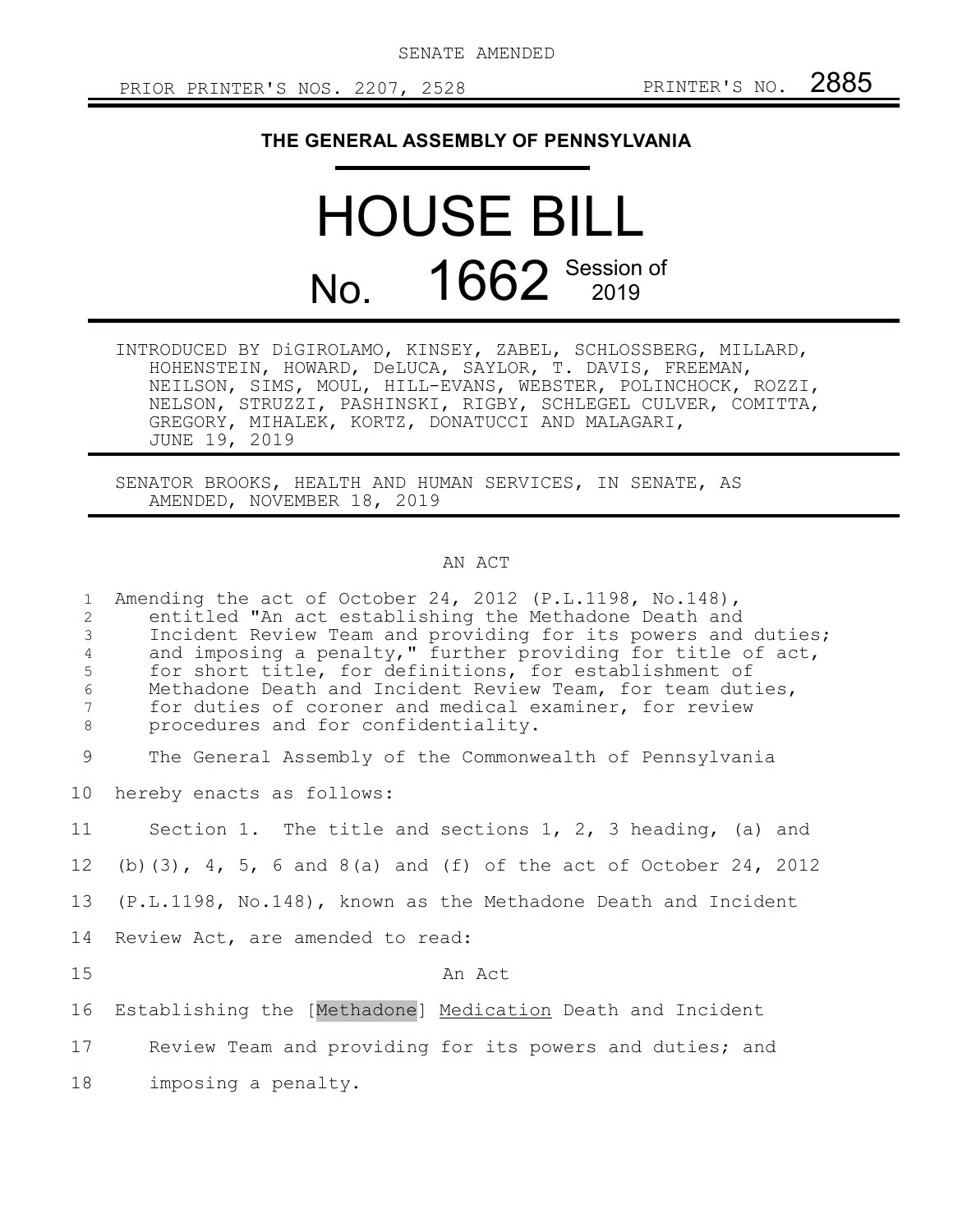Section 1. Short title. 1

This act shall be known and may be cited as the [Methadone] Medication Death and Incident Review Act. 2 3

Section 2. Definitions. 4

The following words and phrases when used in this act shall have the meanings given to them in this section unless the context clearly indicates otherwise: 5 6 7

"Department." The Department of Drug and Alcohol Programs of the Commonwealth. 8 9

["Methadone-related] "Medication-related death." A death where [methadone] a medication approved by the United States Food and Drug Administration for the treatment of opioid use disorder was: 10 11 12 13

14

(1) a primary or secondary cause of death; or

15

(2) may have been a contributing factor.

["Methadone-related] " Medication- related incident." A 16

situation where [methadone] a medication approved by the United 17

 States Food and Drug Administration for the treatment of opioid 18

use disorder may be a contributing factor which: 19

(1) does not involve a fatality; and 20

(2) involves: 21

22

(i) a serious injury; or

(ii) unreasonable risk of death or serious injury. ["Narcotic treatment program."] "Opioid-assisted treatment program." A program licensed and approved by the Department of Drug and Alcohol Programs for chronic opiate drug users that administers or dispenses agents under a narcotic treatment physician's order, either for detoxification purposes or for maintenance. 23 24 25 26 27 28 29

"Opioid use disorder." A problematic pattern of opioid use 20190HB1662PN2885 - 2 -30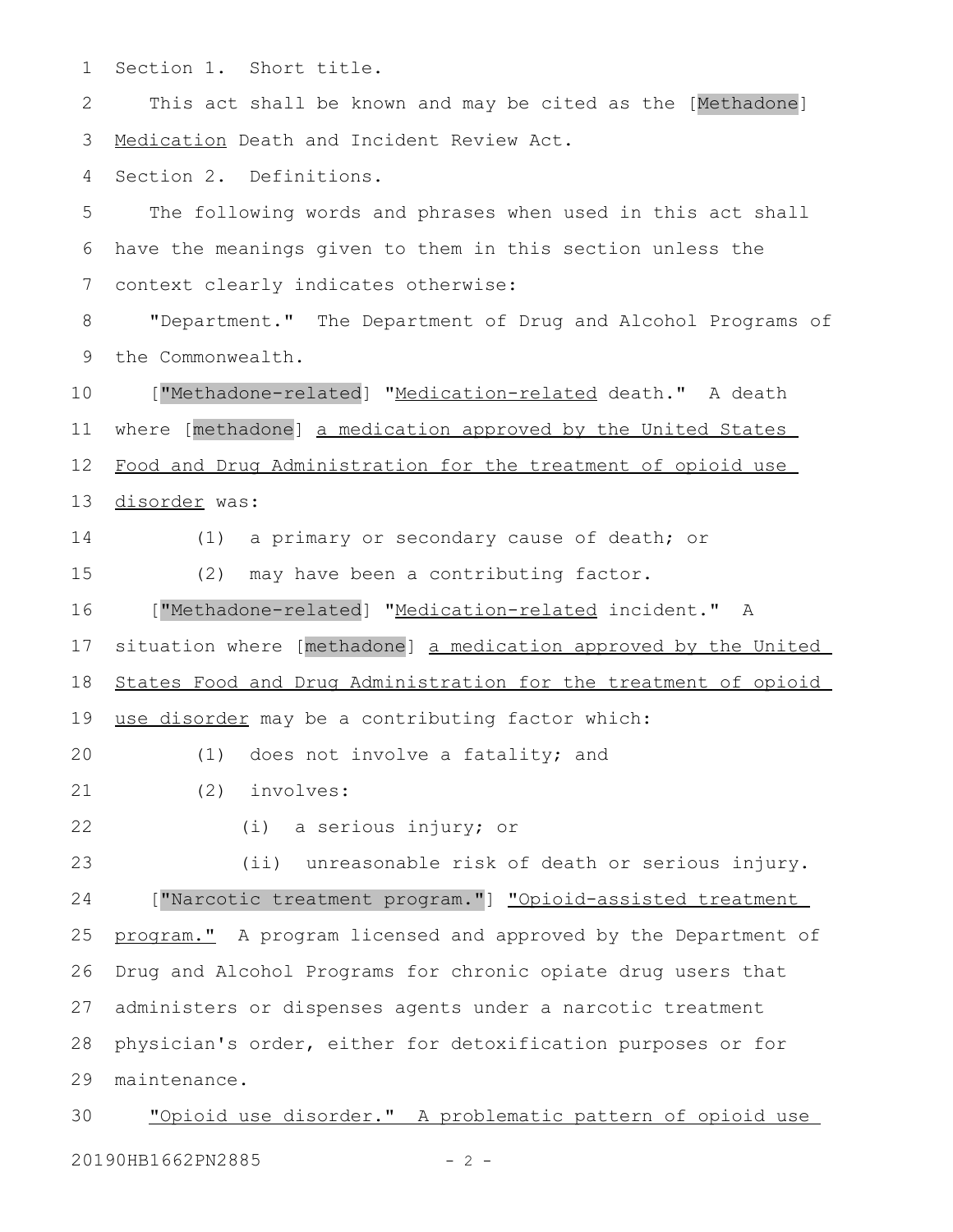leading to clinically significant impairment or distress. "Secretary." The Secretary of Drug and Alcohol Programs of the Commonwealth. "Team." The [Methadone] Medication Death and Incident Review Team established under section 3. Section 3. Establishment of [Methadone] Medication Death and Incident Review Team. (a) Team established.--The department shall establish a [Methadone] Medication Death and Incident Review Team and conduct a review and shall examine the circumstances surrounding [methadone-related] medication-related deaths and [methadonerelated] medication-related incidents in this Commonwealth for the purpose of promoting safety, reducing [methadone-related] medication-related deaths and [methadone-related] medicationrelated incidents and improving treatment practices. (b) Composition.--The team shall consist of the following individuals: \* \* \* (3) The following individuals appointed by the secretary: (i) A representative from [narcotic treatment programs as defined in 28 Pa. Code § 701.1 (relating to definitions)] an opioid-assisted treatment program. (ii) A representative from a licensed drug and alcohol addiction treatment program that is not defined as [a narcotic treatment program] an opioid-assisted treatment program. (iii) A representative from law enforcement recommended by a Statewide association representing members of law enforcement. 1 2 3 4 5 6 7 8 9 10 11 12 13 14 15 16 17 18 19 20 21 22 23 24 25 26 27 28 29 30

20190HB1662PN2885 - 3 -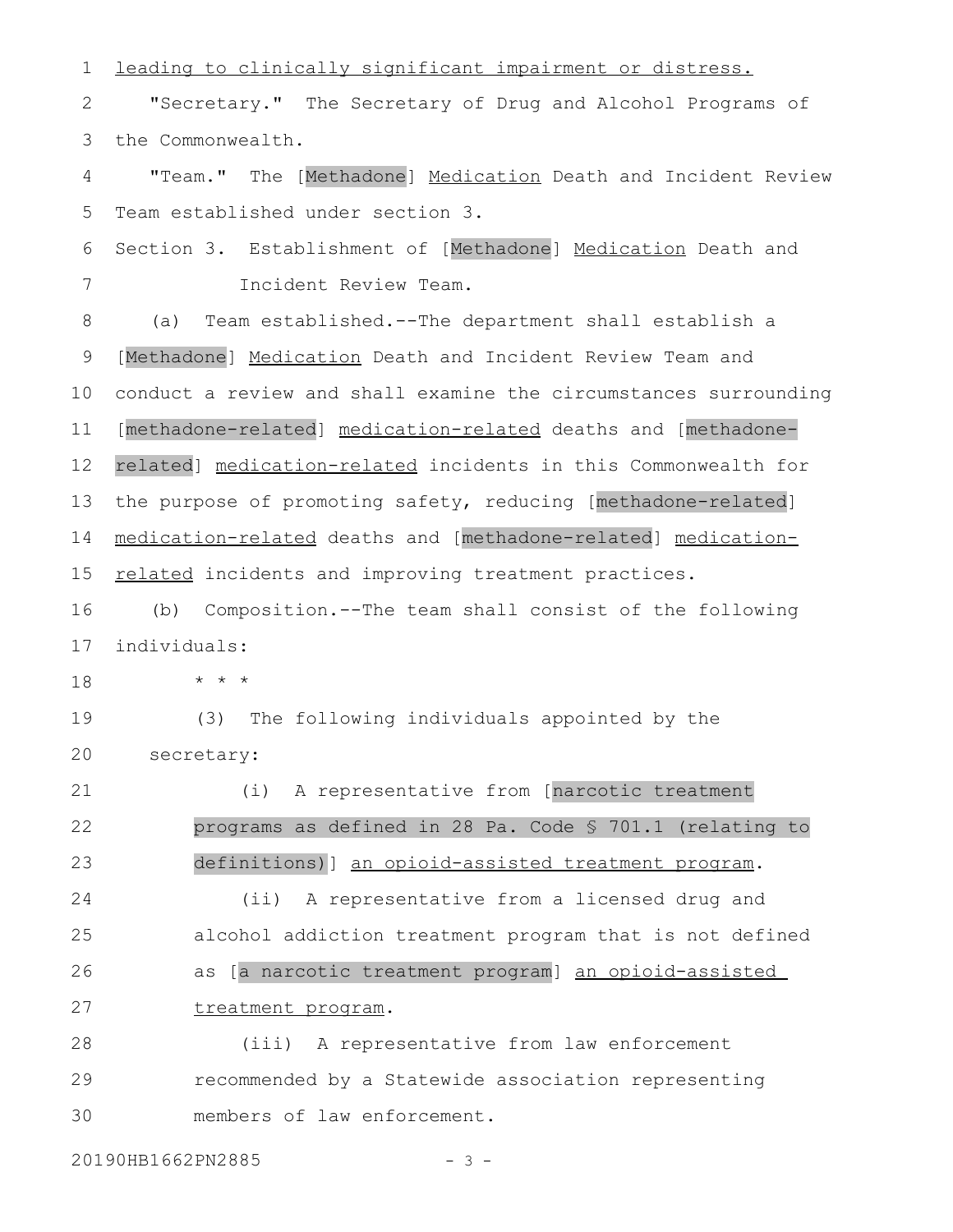| 1            | A representative from the medical community<br>(iv)           |
|--------------|---------------------------------------------------------------|
| $\mathbf{2}$ | recommended by a Statewide association representing           |
| 3            | physicians.                                                   |
| 4            | A district attorney recommended by a Statewide<br>(v)         |
| 5            | association representing district attorneys.                  |
| 6            | A coroner or medical examiner recommended by a<br>(vi)        |
| 7            | Statewide association representing county coroners and        |
| 8            | medical examiners.                                            |
| 9            | (vii) A member of the public.                                 |
| 10           | (viii) A patient or family advocate.                          |
| 11           | (ix) A representative from a recovery organization.           |
| 12           | (x) An office-based agonist treatment provider who            |
| 13           | is assigned a waiver from the Drug Enforcement                |
| 14           | Administration, including a special identification            |
| 15           | number, commonly referred to as the "X" DEA number, to        |
| 16           | provide office-based prescribing of buprenorphine.            |
| 17           | (xi) A representative of the Department of Health             |
| 18           | who is affiliated with the Achieving Better Care by           |
| 19           | Monitoring All Prescriptions Program (ABC-MAP)                |
| 20           | established under the act of October 27, 2014 (P.L.2911,      |
| 21           | No.191), known as the Achieving Better Care by Monitoring     |
| 22           | All Prescriptions Program (ABC-MAP) Act.                      |
| 23           | (xii) A toxicologist.                                         |
| 24           | $\star$ $\star$                                               |
| 25           | Section 4. Team duties.                                       |
| 26           | The team shall:                                               |
| 27           | Review each medication-related death where<br>(1)             |
| 28           | [methadone] a medication approved by the United States Food   |
| 29           | and Drug Administration for the treatment of opioid use       |
| 30           | disorder was either the primary or a secondary cause of death |
|              |                                                               |

20190HB1662PN2885 - 4 -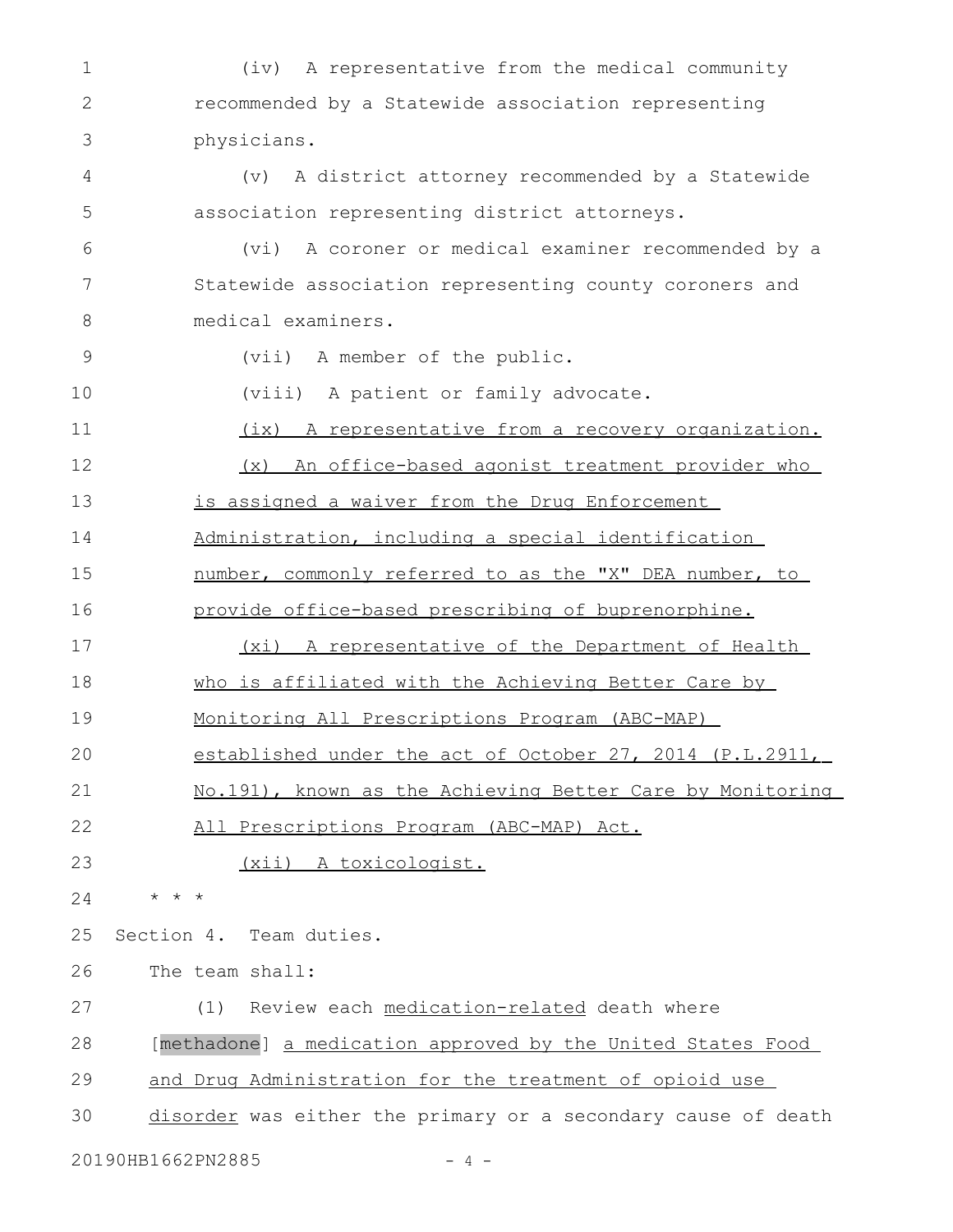and review [methadone-related] medication-related incidents. 1

(2) Determine the role that [methadone] a medication approved by the United States Food and Drug Administration for the treatment of opioid use disorder played in each death and [methadone-related] medication-related incident. 2 3 4 5

(3) Communicate concerns to regulators and facilitate communication within the health care and legal systems about issues that could threaten health and public safety. 6 7 8

(4) Develop best practices to prevent future [methadonerelated] medication-related deaths and [methadone-related] medication- related incidents. The best practices shall be: 9 10 11

12

13

(i) Promulgated by the department as regulations. (ii) Posted on the department's Internet website.

(5) Collect and store data on the number of [methadonerelated] medication-related deaths and [methadone-related] medication- related incidents and provide a brief description of each death and incident. The aggregate statistics shall be posted on the department's Internet website. [The team may collect and store data concerning deaths and incidents related to other drugs used in opiate treatment.] 14 15 16 17 18 19 20

(6) Develop a form for the submission of [methadonerelated] medication-related deaths and [methadone-related] medication-related incidents to the team by any concerned party. 21 22 23 24

(7) Develop, in consultation with a Statewide association representing county coroners and medical examiners, a model form for county coroners and medical examiners to use to report and transmit information regarding [methadone-related] medication- related deaths to the team. The team and the Statewide association representing county 25 26 27 28 29 30

20190HB1662PN2885 - 5 -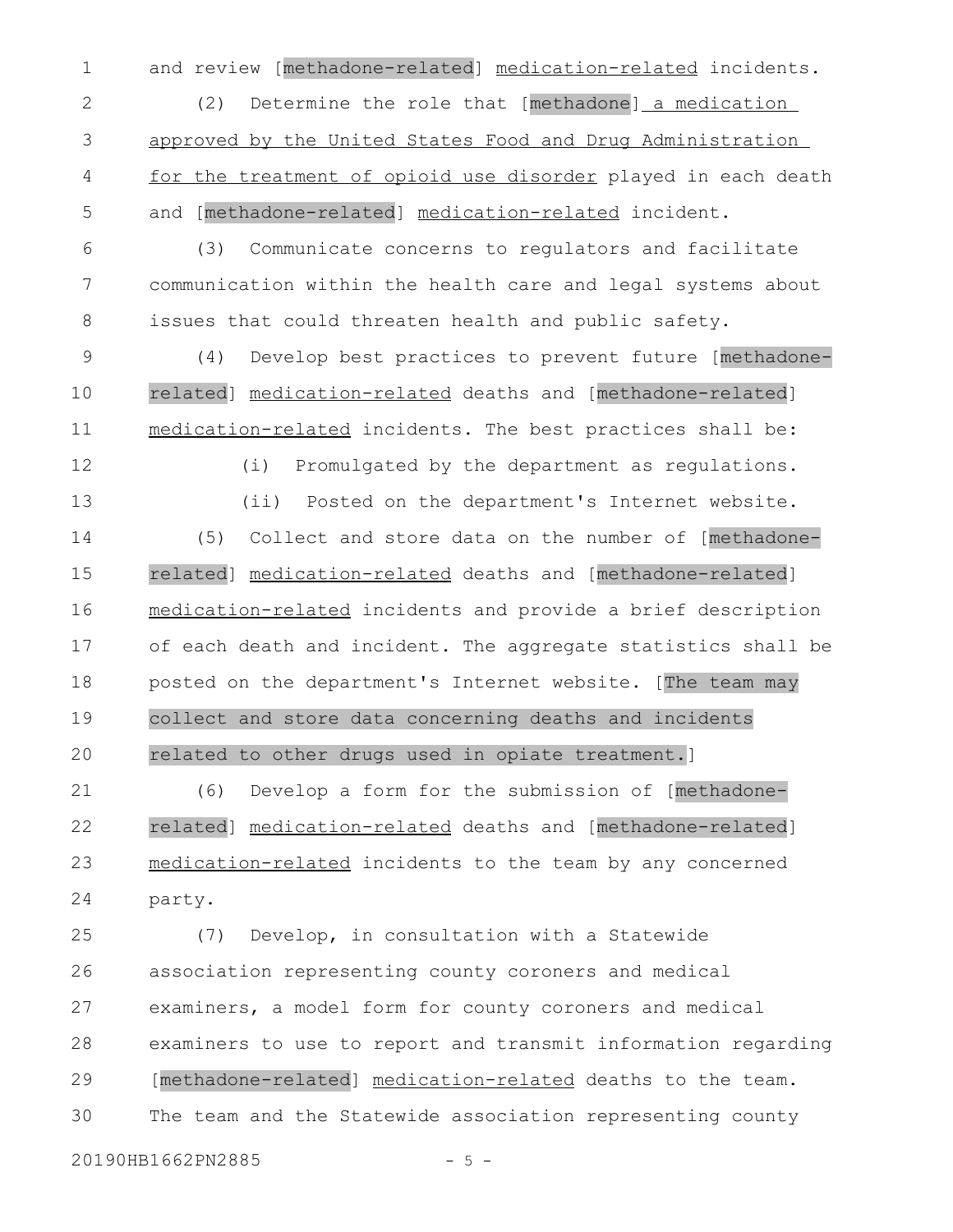coroners and medical examiners shall collaborate to ensure that all [methadone-related] medication-related deaths are, to the fullest extent possible, identified by coroners and medical examiners. 1 2 3 4

(8) Develop and implement any other strategies that the team identifies to ensure that the most complete collection of [methadone-related] medication-related death and [methadone-related] medication-related serious incident cases reasonably possible is created. 5 6 7 8 9

(9) Prepare an annual report that shall be posted on the department's Internet website and distributed to the chairman and minority chairman of the Judiciary Committee of the Senate, the chairman and minority chairman of the [Public Health and Welfare] Health and Human Services Committee of the Senate, the chairman and minority chairman of the Judiciary Committee of the House of Representatives and the chairman and minority chairman of the Human Services Committee of the House of Representatives. Each report shall: 10 11 12 13 14 15 16 17 18

(i) Provide public information regarding the number and causes of [methadone-related] medication-related deaths and [methadone-related] medication-related incidents. 19 20 21 22

(ii) Provide aggregate data on five-year trends on [methadone-related] medication- related deaths and [methadone-related] medication-related incidents when such information is available. 23 24 25 26

(iii) Make recommendations to prevent future [methadone-related] medication-related deaths, [methadone-related] medication-related incidents and abuse and set forth the department's plan for 27 28 29 30

20190HB1662PN2885 - 6 -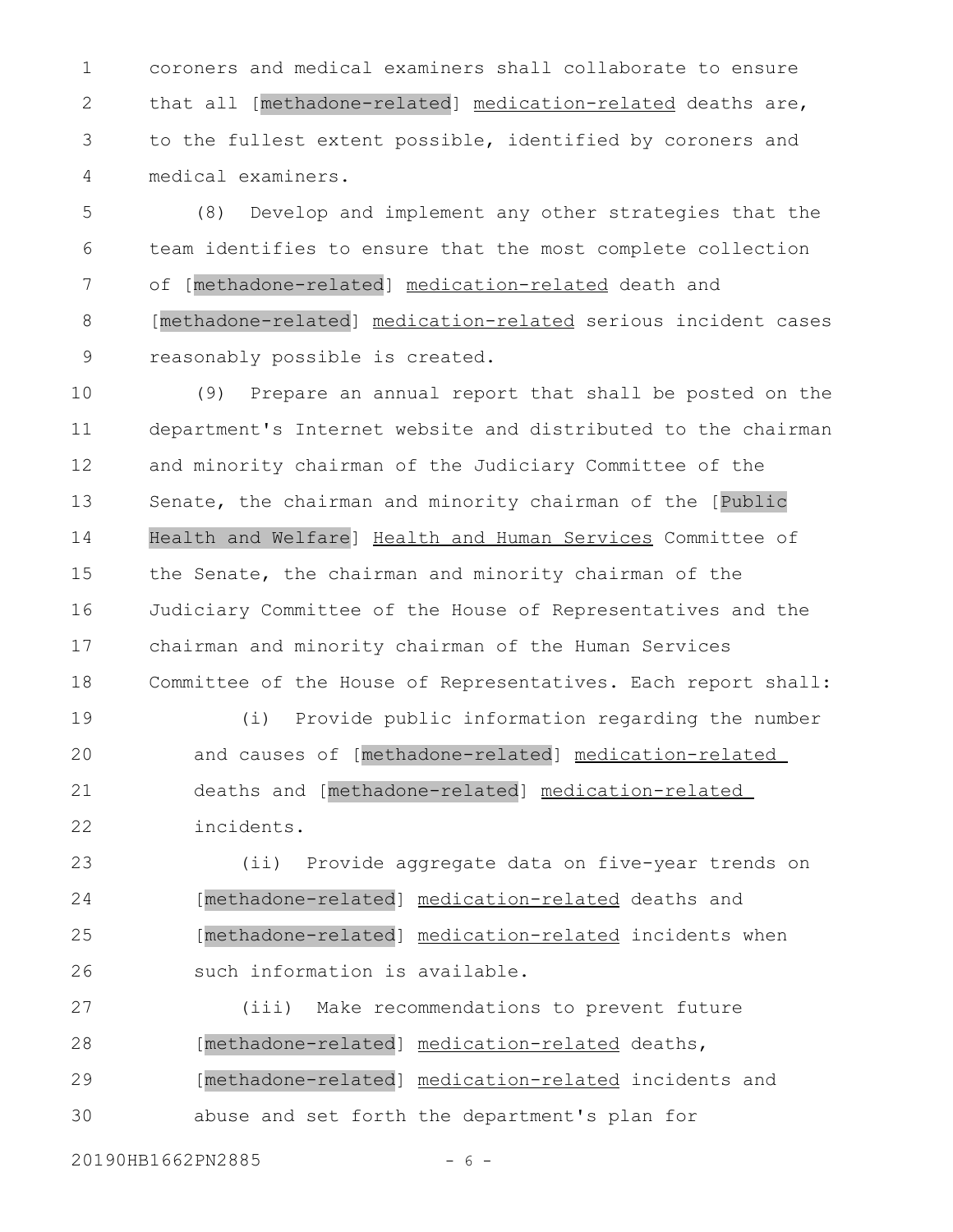implementing the recommendations. (iv) Recommend changes to statutes and regulations to decrease [methadone-related] medication-related deaths and [methadone-related] medication-related incidents. (v) Provide a report on [methadone-related] medication-related deaths and [methadone-related] medication-related incidents and concerns regarding [narcotic] opioid-assisted treatment programs. (10) Develop and publish on the department's Internet website a list of meetings for each year. Section 5. Duties of coroner and medical examiner. A county coroner or medical examiner shall forward all [methadone-related] medication-related death cases to the team for review. The county coroner and medical examiner shall use the model form developed by the team to transmit the data. Section 6. Review procedures. The team may review the following information: (1) Coroner's reports or postmortem examination records unless otherwise prohibited by Federal or State laws, regulations or court decisions. (2) Death certificates and birth certificates. (3) Law enforcement records and interviews with law enforcement officials as long as the release of such records will not jeopardize an ongoing criminal investigation or proceeding. (4) Medical records from hospitals, other health care providers and [narcotic treatment programs] opioid-assisted treatment programs. (5) Information and reports made available by the county children and youth agency in accordance with 23 Pa.C.S. Ch. 1 2 3 4 5 6 7 8 9 10 11 12 13 14 15 16 17 18 19 20 21 22 23 24 25 26 27 28 29 30

## 20190HB1662PN2885 - 7 -